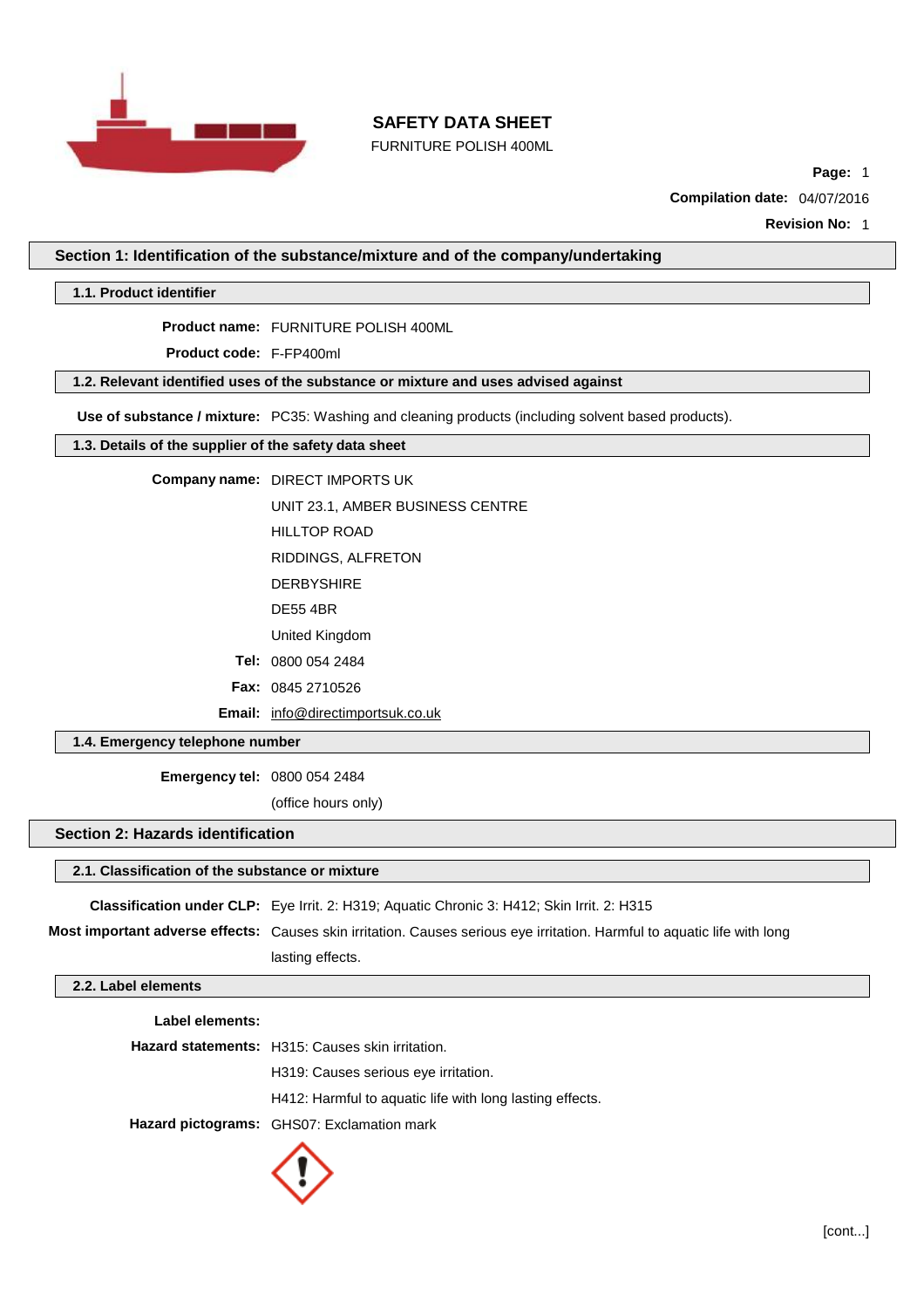## FURNITURE POLISH 400ML

**Page:** 2

**Signal words:** Warning **Precautionary statements:** P264: Wash hands thoroughly after handling. P273: Avoid release to the environment. P280: Wear protective gloves/protective clothing/eye protection/face protection. P302+352: IF ON SKIN: Wash with plenty of water/. P305+351+338: IF IN EYES: Rinse cautiously with water for several minutes. Remove contact lenses, if present and easy to do. Continue rinsing. P321: Specific treatment (see instructions on this label).

## **2.3. Other hazards**

**PBT:** This product is not identified as a PBT/vPvB substance.

## **Section 3: Composition/information on ingredients**

**3.2. Mixtures**

## **Hazardous ingredients:**

C9-11 BRANCHED AND LINEAR, ETHOXYLATED 5 -20 EO

| <b>EINECS</b> | CAS         | 7 WEL<br><b>PBT</b>      | <b>CLP Classification</b>              | ercent <sup>'</sup> |
|---------------|-------------|--------------------------|----------------------------------------|---------------------|
| -             | 160901-09-7 | $\overline{\phantom{0}}$ | Acute Tox. 4: H302; Eye Irrit. 2: H319 | 1-10%               |
|               |             |                          |                                        |                     |

SODIUM HYDROXIDE

| ، ۱۵<br>ີ<br>:∩ri<br>ΊΑ.<br>- 14<br>7ο<br>. .<br>`<br>--<br><u>ък</u><br>.<br>$\sim$<br>___ |
|---------------------------------------------------------------------------------------------|
|---------------------------------------------------------------------------------------------|

CYCLOHEXANE

| 203-806-2 ' | 110-82-7 | Flam. Lig. 2: H225; Asp. Tox. 1: H304; | $1\%$ |
|-------------|----------|----------------------------------------|-------|
|             |          | Skin Irrit. 2: H315; STOT SE 3: H336;  |       |
|             |          | Aquatic Chronic 1: H410; Aquatic Acute |       |
|             |          | 1: $H400$                              |       |

### **Section 4: First aid measures**

**4.1. Description of first aid measures**

**Skin contact:** Wash immediately with plenty of soap and water.

**Eye contact:** Bathe the eye with running water for 15 minutes. Transfer to hospital for specialist examination.

**Ingestion:** Wash out mouth with water.

**Inhalation:** Not applicable.

## **4.2. Most important symptoms and effects, both acute and delayed**

**Skin contact:** There may be irritation and redness at the site of contact.

**Eye contact:** There may be pain and redness. The eyes may water profusely. There may be severe pain. The vision may become blurred. May cause permanent damage.

**Ingestion:** There may be soreness and redness of the mouth and throat. Nausea and stomach pain may occur.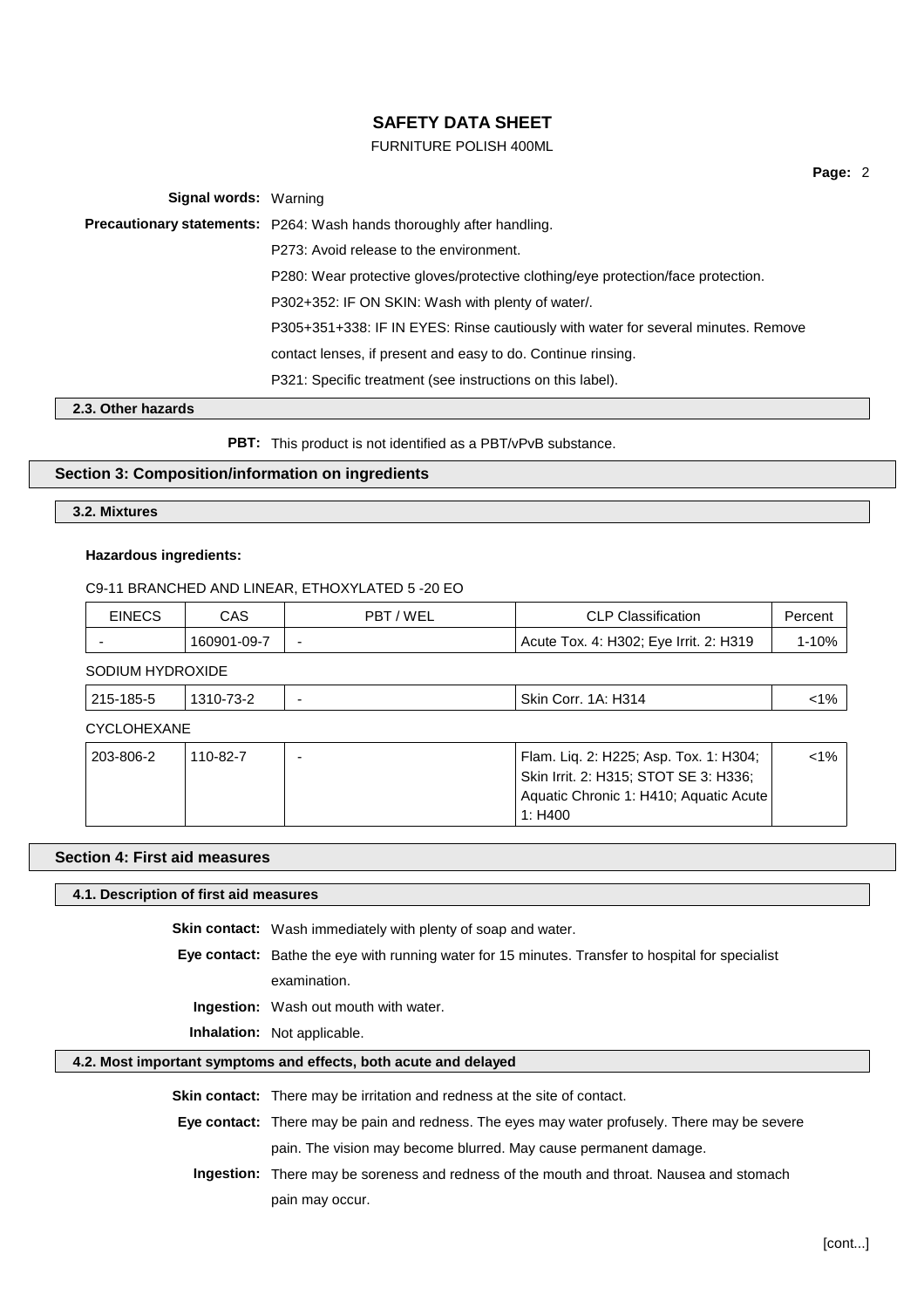# FURNITURE POLISH 400ML

**Page:** 3

**Inhalation:** There may be irritation of the throat with a feeling of tightness in the chest.

**Delayed / immediate effects:** Immediate effects can be expected after short-term exposure.

## **4.3. Indication of any immediate medical attention and special treatment needed**

**Immediate / special treatment:** Not applicable.

### **Section 5: Fire-fighting measures**

#### **5.1. Extinguishing media**

**Extinguishing media:** Suitable extinguishing media for the surrounding fire should be used. Use water spray to cool containers.

## **5.2. Special hazards arising from the substance or mixture**

**Exposure hazards:** In combustion emits toxic fumes.

**5.3. Advice for fire-fighters**

**Advice for fire-fighters:** Wear self-contained breathing apparatus. Wear protective clothing to prevent contact with skin and eyes.

## **Section 6: Accidental release measures**

## **6.1. Personal precautions, protective equipment and emergency procedures**

**Personal precautions:** Mark out the contaminated area with signs and prevent access to unauthorised

personnel. Do not attempt to take action without suitable protective clothing - see section

8 of SDS. Turn leaking containers leak-side up to prevent the escape of liquid.

#### **6.2. Environmental precautions**

**Environmental precautions:** Do not discharge into drains or rivers. Contain the spillage using bunding.

**6.3. Methods and material for containment and cleaning up**

**Clean-up procedures:** Absorb into dry earth or sand. Transfer to a closable, labelled salvage container for disposal by an appropriate method.

#### **6.4. Reference to other sections**

**Reference to other sections:** Refer to section 8 of SDS.

**Section 7: Handling and storage**

**7.1. Precautions for safe handling**

**Handling requirements:** Avoid direct contact with the substance. Ensure there is sufficient ventilation of the area.

Avoid the formation or spread of mists in the air.

## **7.2. Conditions for safe storage, including any incompatibilities**

**Storage conditions:** Store in a cool, well ventilated area. Keep container tightly closed.

**7.3. Specific end use(s)**

**Specific end use(s):** No data available.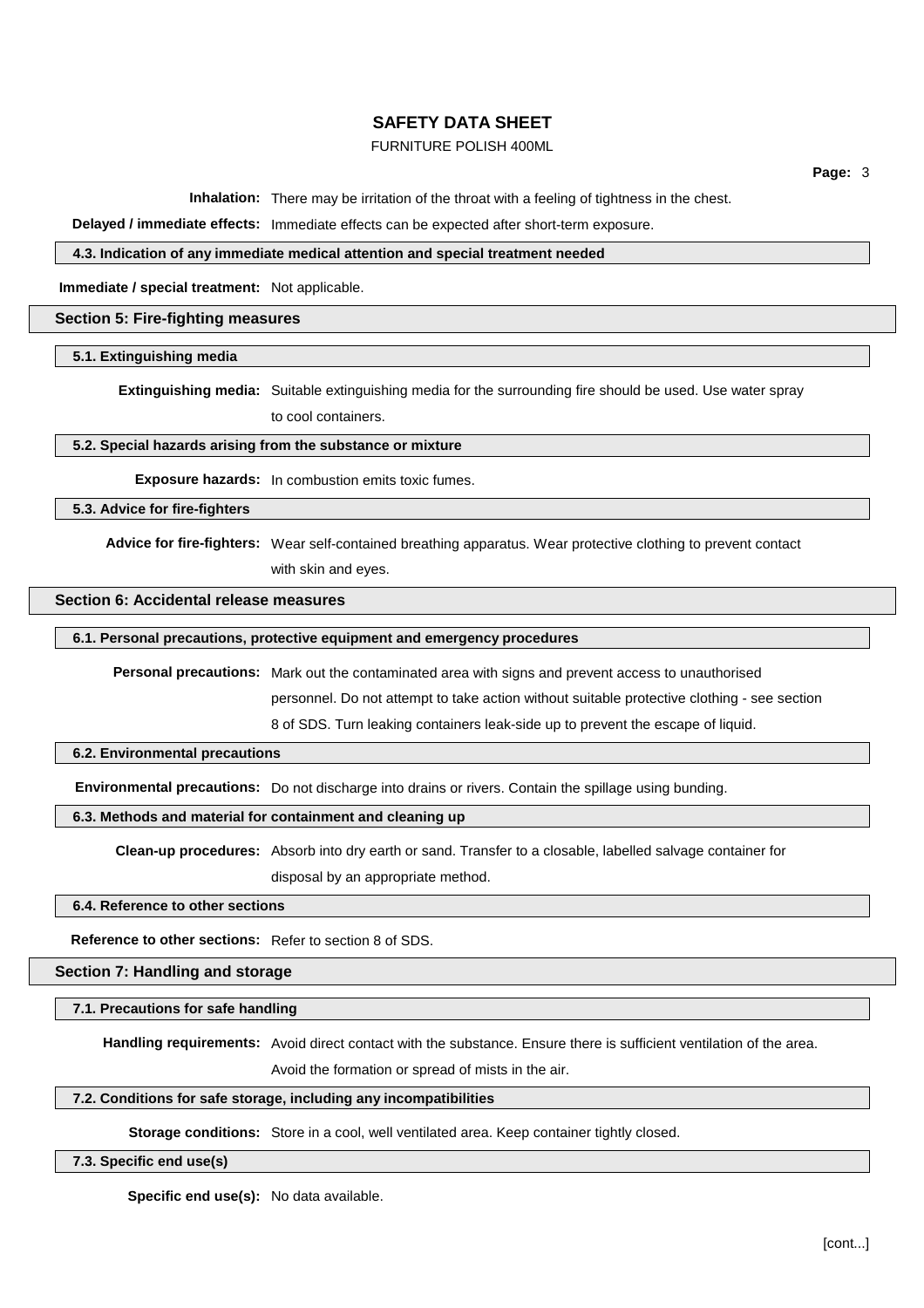# FURNITURE POLISH 400ML

**Page:** 4

### **Section 8: Exposure controls/personal protection**

## **8.1. Control parameters**

### **Hazardous ingredients:**

## **CYCLOHEXANE**

#### **Workplace** exposure limits: **Respirable** dust

| State | 8 hour TWA | 15 min. STEL | 8 hour TWA | 15 min. STEL |
|-------|------------|--------------|------------|--------------|
| EU    | 700 mg/m3  |              |            |              |

#### **DNEL/PNEC Values**

**DNEL / PNEC** No data available.

**8.2. Exposure controls**

**Engineering measures:** Ensure there is sufficient ventilation of the area.

**Respiratory protection:** Self-contained breathing apparatus must be available in case of emergency.

**Hand protection:** Protective gloves.

**Eye protection:** Tightly fitting safety goggles. Ensure eye bath is to hand.

**Skin protection:** Protective clothing.

**Section 9: Physical and chemical properties**

#### **9.1. Information on basic physical and chemical properties**

**State:** Liquid

**Colour:** Off-white

**Odour:** Characteristic odour

**Viscosity:** Non-viscous

**Relative density:** 0.986 - 0.996 @ °C **pH:** 6.5-7.5

**9.2. Other information**

**Other information:** No data available.

**Section 10: Stability and reactivity**

**10.1. Reactivity**

**Reactivity:** Stable under recommended transport or storage conditions.

**10.2. Chemical stability**

**Chemical stability:** Stable under normal conditions.

## **10.3. Possibility of hazardous reactions**

**Hazardous reactions:** Hazardous reactions will not occur under normal transport or storage conditions.

Decomposition may occur on exposure to conditions or materials listed below.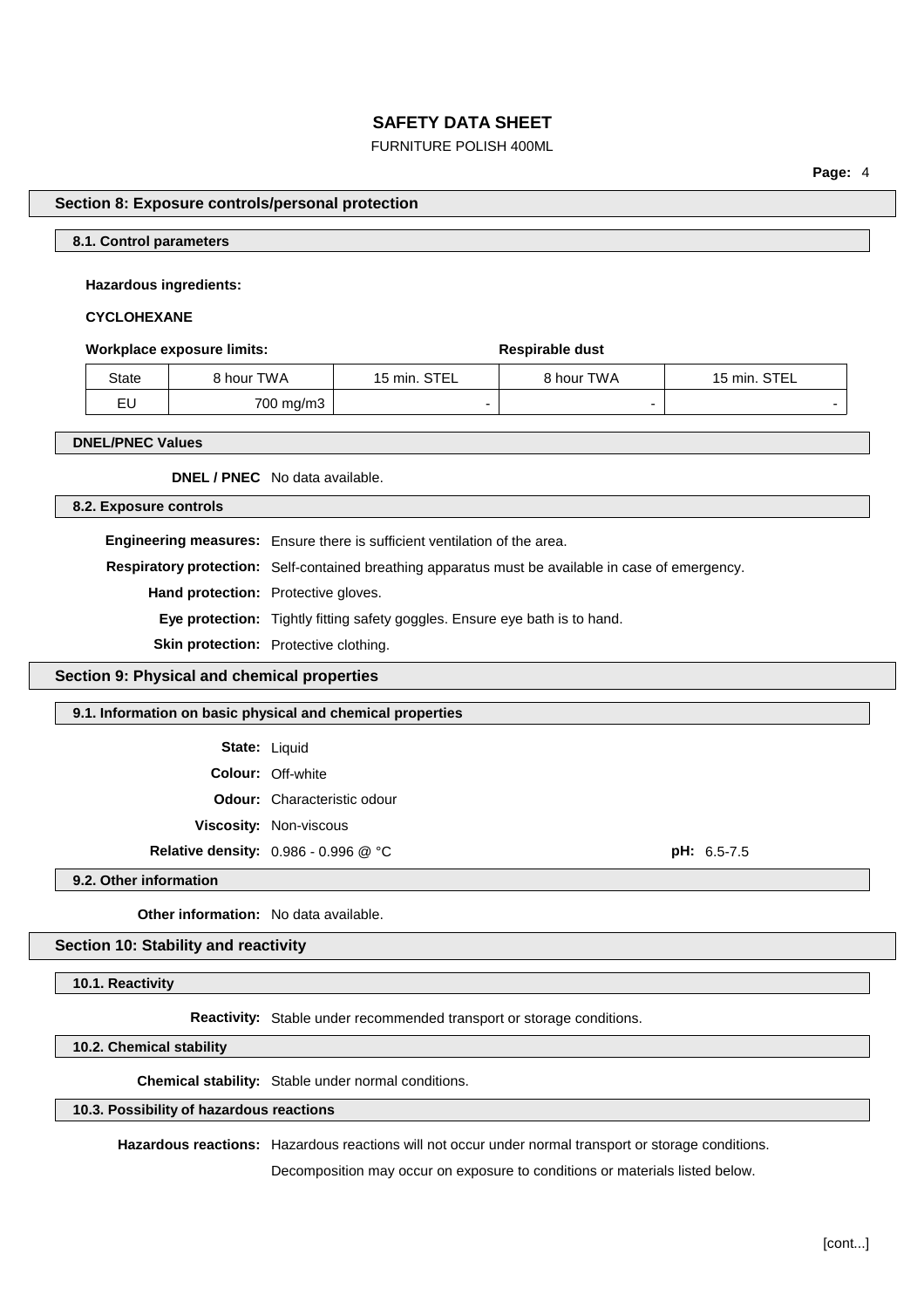## FURNITURE POLISH 400ML

### **10.4. Conditions to avoid**

**Conditions to avoid:** Heat.

### **10.5. Incompatible materials**

**Materials to avoid:** Strong oxidising agents. Strong acids.

### **10.6. Hazardous decomposition products**

**Haz. decomp. products:** In combustion emits toxic fumes.

### **Section 11: Toxicological information**

**11.1. Information on toxicological effects**

### **Hazardous ingredients:**

## **SODIUM HYDROXIDE**

| <b>IPR</b> | <b>MUS</b> | LD50 | 40  | ma/ka            |
|------------|------------|------|-----|------------------|
| ORL        | <b>RBT</b> | LDLO | 500 | mg/kg<br>$\cdot$ |

## **CYCLOHEXANE**

| ORL | <b>MUS</b> | LD50 | 813   | mg/kg |
|-----|------------|------|-------|-------|
| ORL | <b>RAT</b> | LD50 | 12705 | mg/kg |

### **Relevant hazards for product:**

| Hazard                        | Route | Basis                   |
|-------------------------------|-------|-------------------------|
| Skin corrosion/irritation     | DRM   | ' Hazardous: calculated |
| Serious eye damage/irritation | OPT   | Hazardous: calculated   |

**Symptoms / routes of exposure**

**Skin contact:** There may be irritation and redness at the site of contact.

**Eye contact:** There may be pain and redness. The eyes may water profusely. There may be severe pain. The vision may become blurred. May cause permanent damage.

**Ingestion:** There may be soreness and redness of the mouth and throat. Nausea and stomach pain may occur.

**Inhalation:** There may be irritation of the throat with a feeling of tightness in the chest.

**Delayed / immediate effects:** Immediate effects can be expected after short-term exposure.

## **Section 12: Ecological information**

**12.1. Toxicity**

**Ecotoxicity values:** No data available.

## **12.2. Persistence and degradability**

**Persistence and degradability:** Biodegradable.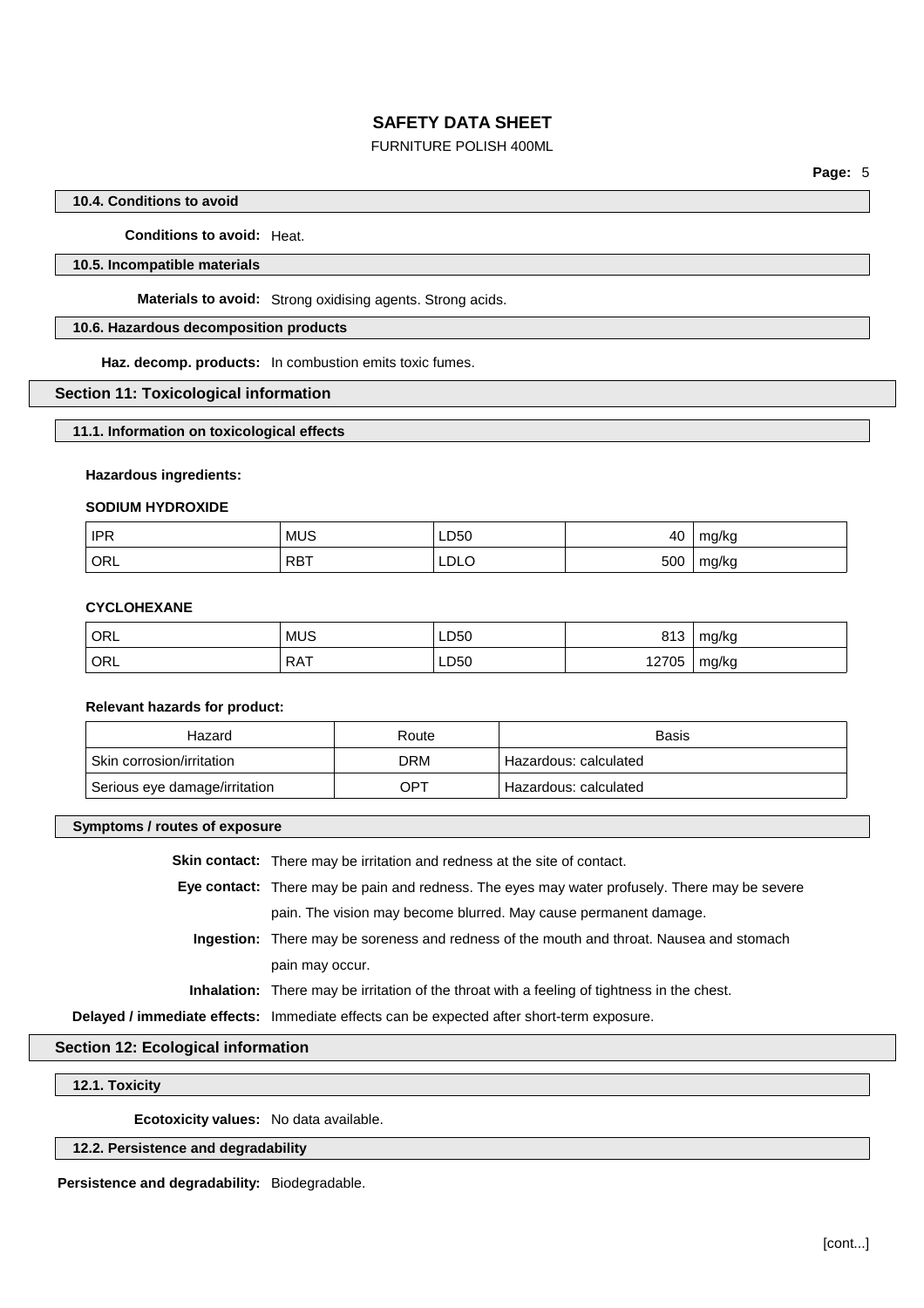## FURNITURE POLISH 400ML

### **12.3. Bioaccumulative potential**

**Bioaccumulative potential:** No bioaccumulation potential.

### **12.4. Mobility in soil**

**Mobility:** Readily absorbed into soil.

## **12.5. Results of PBT and vPvB assessment**

**PBT identification:** This product is not identified as a PBT/vPvB substance.

### **12.6. Other adverse effects**

**Other adverse effects:** Negligible ecotoxicity.

#### **Section 13: Disposal considerations**

## **13.1. Waste treatment methods**

**Disposal operations:** Transfer to a suitable container and arrange for collection by specialised disposal

company.

**NB:** The user's attention is drawn to the possible existence of regional or national

regulations regarding disposal.

## **Section 14: Transport information**

**Transport class:** This product does not require a classification for transport.

# **Section 15: Regulatory information**

## **15.1. Safety, health and environmental regulations/legislation specific for the substance or mixture**

**Specific regulations:** Not applicable.

### **15.2. Chemical Safety Assessment**

**Chemical safety assessment:** A chemical safety assessment has not been carried out for the substance or the mixture

by the supplier.

# **Section 16: Other information**

### **Other information**

| <b>Other information:</b> This safety data sheet is prepared in accordance with Commission Regulation (EU) No |
|---------------------------------------------------------------------------------------------------------------|
| 2015/830.                                                                                                     |
| * indicates text in the SDS which has changed since the last revision.                                        |
| Phrases used in s.2 and s.3: H225: Highly flammable liquid and vapour.                                        |
| H302: Harmful if swallowed.                                                                                   |
| H304: May be fatal if swallowed and enters airways.                                                           |
| H314: Causes severe skin burns and eye damage.                                                                |
| H315: Causes skin irritation.                                                                                 |
| H319: Causes serious eye irritation.                                                                          |
| H336: May cause drowsiness or dizziness.                                                                      |